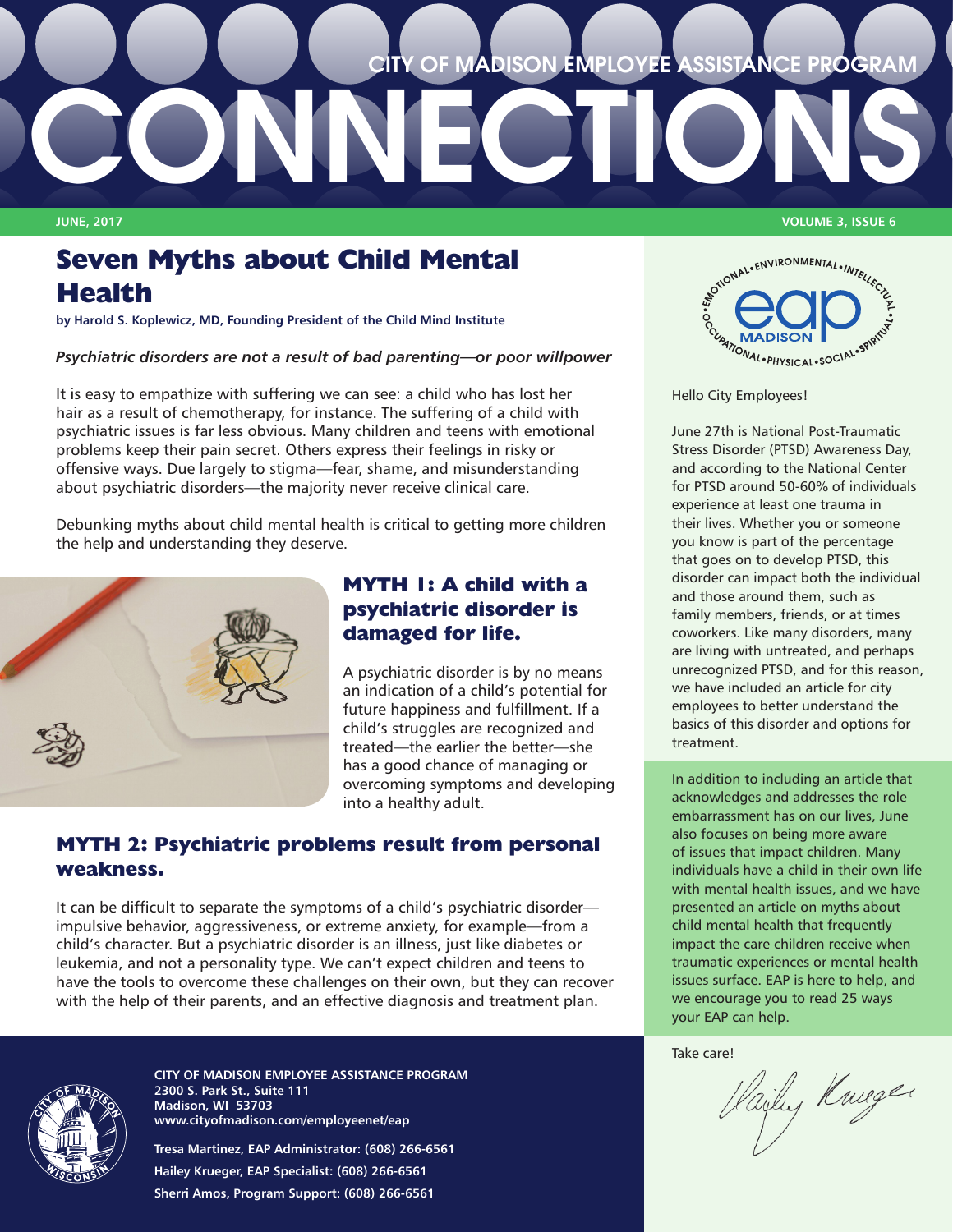## **MYTH 3: Psychiatric disorders result from bad parenting.**

While a child's home environment and relationships with his parents can exacerbate a psychiatric disorder, these things don't cause the disorder. Things like anxiety, depression, autism and learning disorders are thought to have biological causes. Parenting isn't to blame. But parents play a central role by providing support and care that is crucial to their child's recovery.

# **MYTH 4: A child can manage a psychiatric disorder through willpower.**

A disorder is not mild anxiety or a dip in mood. It is severe distress and dysfunction that can affect all areas of a child's life. Kids don't have the skills and life experience to manage conditions as overwhelming as depression, anxiety, or ADHD. They can benefit profoundly from the right treatment plan, which usually includes a type of behavioral therapy, and have their health and happiness restored.

## **MYTH 5: Therapy for kids is a waste of time.**

Treatment for childhood psychiatric disorders isn't oldfashioned talk therapy. Today's best evidence-based treatment programs for children and teens use cognitivebehavioral therapy, which focuses on changing the thoughts, feelings, and behaviors that are causing them serious problems. And research has shown that there's a window of opportunity—the first few years during which symptoms appear—when treatment interventions are most successful.

# **MYTH 6: Children are overmedicated.**

Since so many public voices (many without first-hand or clinical experience) have questioned the use of medications in the treatment of childhood psychiatric disorders, many people believe that psychiatrists prescribe medication to every child they see. The truth, however, is that good psychiatrists use enormous care when deciding whether and how to start a child on a treatment plan that includes medication—usually along with behavioral therapy. We never doubt whether a child with diabetes or a seizure disorder should get medication; we should take psychiatric illness just as seriously.

# **MYTH 7: Children grow out of mental health problems.**

Children are less likely to "grow out" of psychiatric disorders than they are to "grow into" more debilitating conditions. Most mental health problems left untreated in childhood become more difficult to treat in adulthood. Since we know that most psychiatric disorders emerge before a child's 14th birthday, we should have huge incentive to screen young people for emotional and behavioral problems. We can then coordinate interventions while a child's brain is most responsive to change and treatment is more likely to be successful.

#### **[Child Mind Institute](https://childmind.org/)**

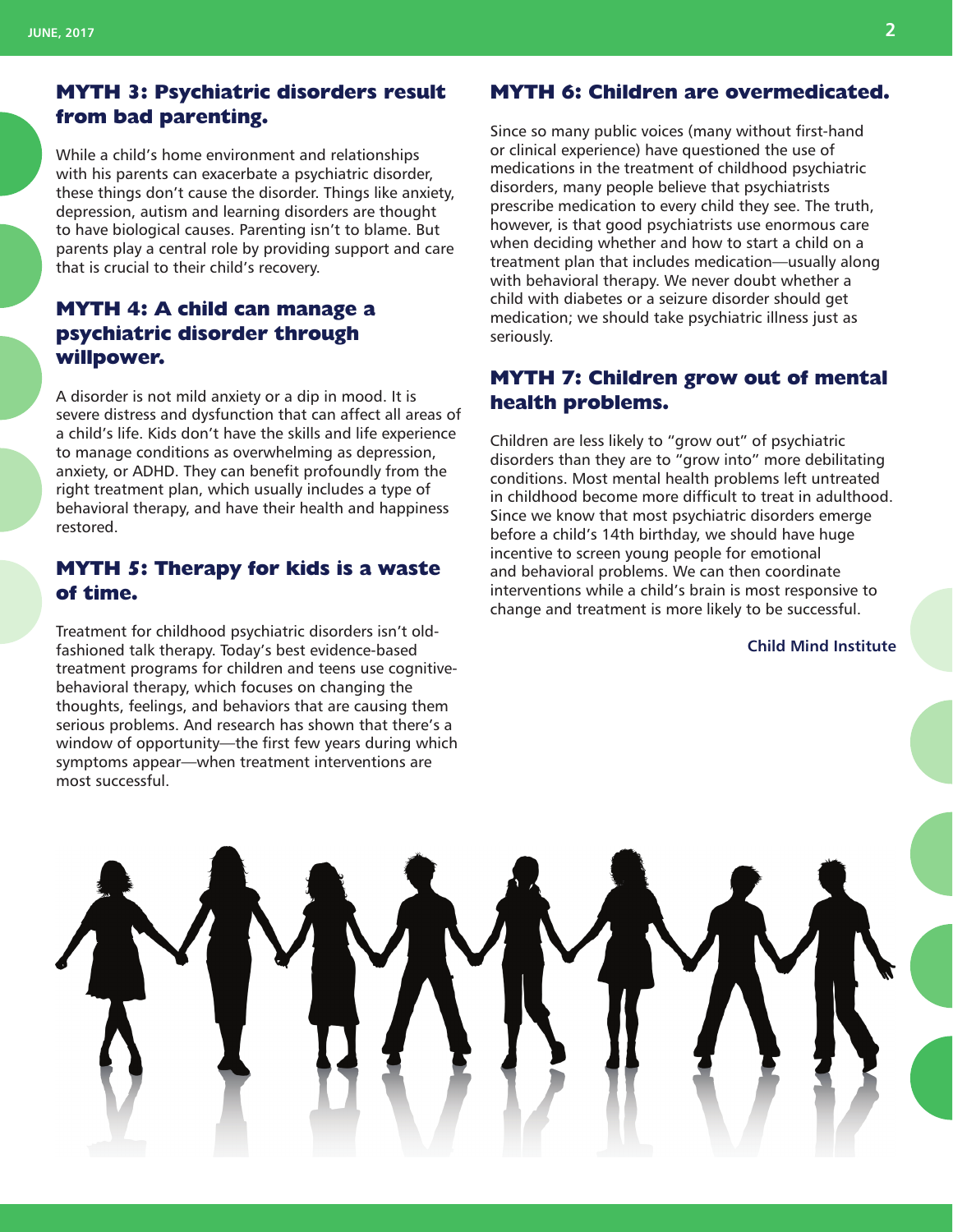# **What You Need to Know About PTSD**

Post-traumatic stress disorder (PTSD) is an anxiety disorder that some people develop after seeing or living through an event that caused or threatened serious harm or death. Symptoms include flashbacks or bad dreams, emotional numbness, intense guilt or worry, angry outbursts, feeling "on edge," or avoiding thoughts and situations that remind them of the trauma. In PTSD, these symptoms last at least one month. PTSD can happen to anyone at any age. Children get PTSD too. You don't have to be physically hurt to get PTSD. You can get it after you see other people get hurt, such as a friend, family member, or even a complete stranger, or through anticipating death or serious injury, even if it does not actually occur. Living through or seeing something that's upsetting and dangerous can cause PTSD.



This can include:

- Death or serious illness of a loved one
- War or combat
- Car accidents and plane crashes
- Hurricanes, tornadoes, and fires
- Domestic violence
- Violent crimes, like a robbery or shooting

There are many other things that can cause PTSD. Talk to your doctor if you are troubled by something that happened to you or someone you care about.

#### **How do I know if I have PTSD?**

Your doctor or a mental health professional can help you find out; call them if you have any of these problems for at least one month:

- Suffering from bad dreams
- Feeling like the event is happening again (flashbacks)
- Experiencing intrusive, often frightening thoughts you can't control
- Staying away from places and things that remind you of what happened
- Feeling worried, guilty or sad
- Sleeping too little or too much
- Feeling on edge
- Fighting with loved ones or frequent angry outbursts
- Thoughts of hurting yourself or others
- Increased alcohol or drug use
- Feeling alone

Children who have PTSD may show other types of problems. These can include:

- Behaving like they did when they were younger
- Being unable to talk
- Complaining of stomach problems or headaches a lot
- Refusing to go places or play with friends

#### **When does PTSD start?**

PTSD starts at different times for different people. Signs of PTSD may start soon after a frightening event and then continue. Other people may develop new or more severe signs months or even years later.

## **Treatment**

PTSD can be treated. A doctor or mental health professional who has experience in treating people with PTSD can help you. Treatment may include "talk" therapy, techniques such as EMDR, medication or a combination. Treatment might take 6 to 12 weeks. For some people, it takes longer. Treatment is not the same for everyone. What works for you might not work for someone else.

Drinking alcohol or using other drugs will not help PTSD go away and may even make it worse.

#### **Facts about PTSD**

- PTSD can affect anyone at any age.
- Millions of Americans get PTSD every year.
- Many war veterans have had PTSD.
- Women tend to get PTSD more often than men.
- PTSD can be treated. You can feel better.

#### **If you need help now**

You are not alone. Get help if you are having thoughts of suicide.

- Call your doctor or mental health professional.
- Call 9-1-1 if you need help right away.
- Talk to a trained counselor at the National Suicide Prevention Lifeline at 1-800-273-TALK (8255).

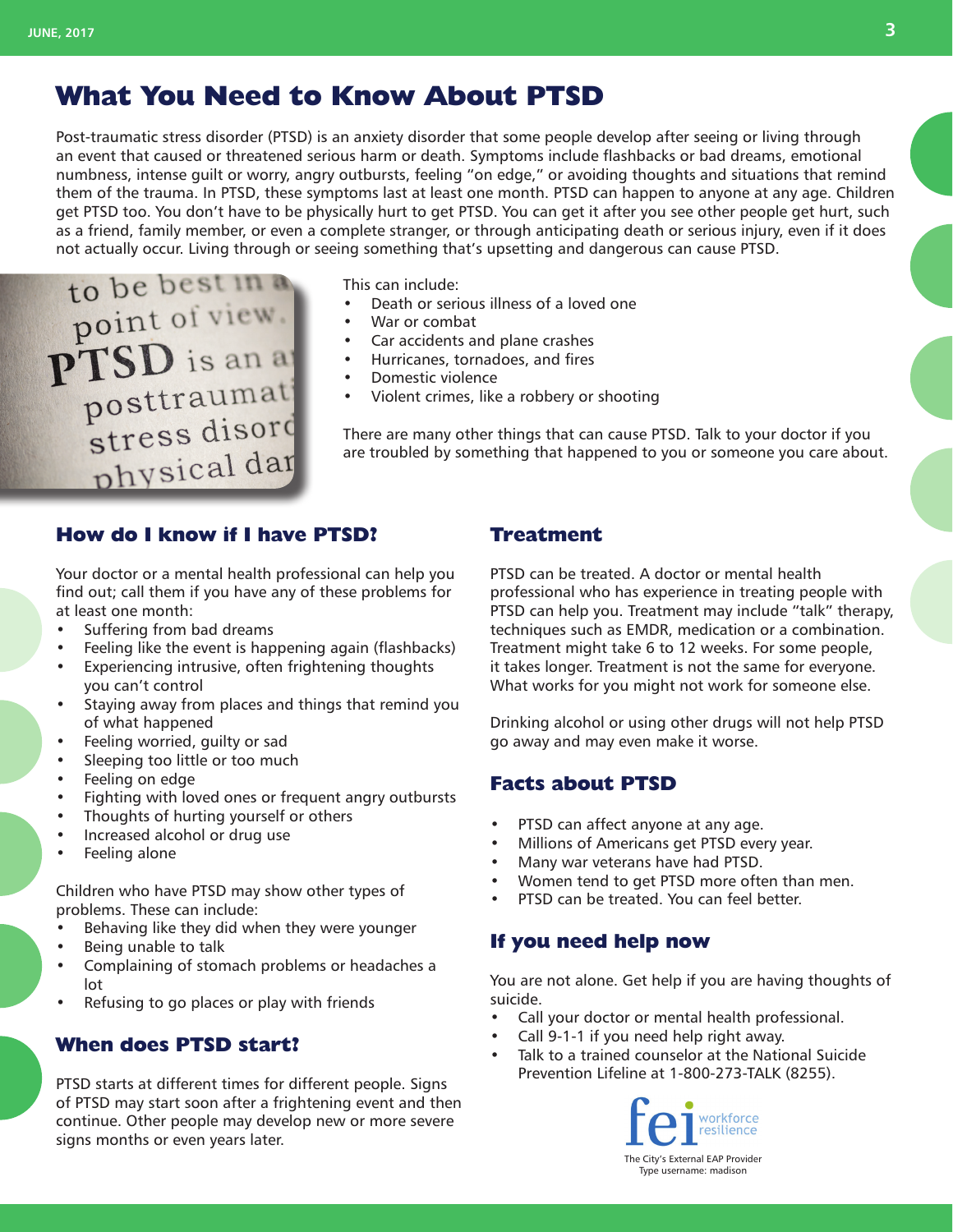# **Easily Embarrassed? How to Overcome it**

by Kara Baskin

The meeting where you're afraid to speak up in case you sound silly. The party where you won't dance for fear of looking ridiculous. Embarrassment, and the fear of it, is hard-wired and can be restrictive if we let it take hold. A large part of resilience is being able to take on new challenges, but embarrassment, which is defined as a fear of losing standing in others' eyes, causes us to shrink from these opportunities. "You can't thrive and grow unless you also make mistakes," says meQuilibrium chief science officer Dr. Andrew Shatté.

It's possible to overcome embarrassment in a few key steps. Here's how:

## **Step One: Understand Its Origins**

Blame your ancestors: Embarrassment is primal. "If you didn't contribute to the tribe, you were a waste of resources—and you could get ejected, which used to mean death," Shatté explains. "It was once very handy for us to have an emotion in place that signaled we were losing standing. The problem is, this signal is outdated." So when you start to feel embarrassment creeping in, recognize it as a primal reaction that isn't based in our current reality. Why is this important? Understanding the context can help take some of the punch out if it.

# **Step Two: Check Your Emotion Radar**

We all have emotion radars: habitual ways of scanning the world for clues about what's happening to and around us. Our radars are wired for negative emotions like embarrassment, anger, or anxiety—and this ramps up our stress. An embarrassment radar develops as we learn about how we should dress, behave, or act in public. This radar scans for situations in which we've lost standing. When we go looking for something, we often find it—meaning we end up feeling judged a lot more than warranted. In turn, we're less resilient, less bold when interacting with others, and afraid to take risks. Next time you feel your embarrassment radar pinging, stop for a moment and check if it's accurate—nine times out of ten, it won't be!

# **Step Three: Envision a Worst-Case Scenario**

Often, people say they would die if they became too embarrassed. Newsflash: Nobody has ever died of this emotion.

Shatté encourages clients to envision a time of supreme embarrassment and recall the outcome. It wasn't so bad, right? Next time you feel embarrassed, Shatté says to ask yourself, "What's the worst that can happen?" You'll find that you're spending too much energy on an outcome that is very unlikely. The result? You don't feel so embarrassed.

# **Step Four: Destigmatize the Feeling**

Take yourself out of your comfort zone a bit. Act silly with your kids. Sing in the car. Envision yourself as a powerful warrior or a knight in armor before speaking up at a meeting. "These small shifts can generate positive feedback," he says, which will reinforce more confidence. And more confidence means less embarrassment.

And if worse comes to worst? Think back to your prom, Shatté says. "Remember how nervous you were about your appearance? Well, everyone else was too busy focusing on themselves to worry about how you looked," says Shatté.

In many ways, life is like that prom. And without embarrassment, we can find our way onto the dance floor—confidently.

**[meQuilibrium](https://www.mequilibrium.com/)**